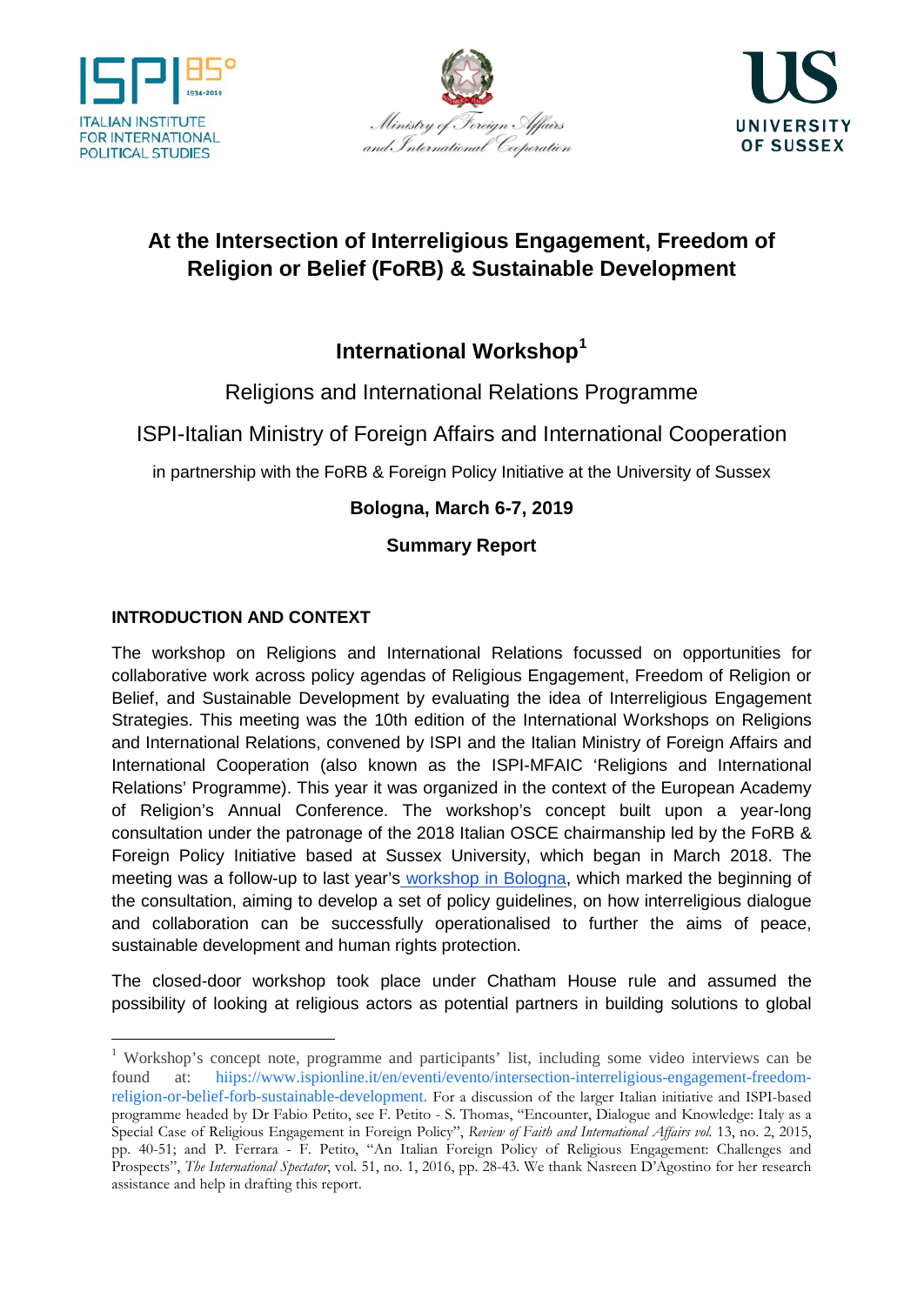problems beyond their predominant representations as perpetrators or victims in international relations,. The workshop was attended by 33 leading scholars of religions and international relations, diplomats, policy makers, religious representatives including members of the Transatlantic Policy Network on Religion and Diplomacy (TPNRD) a forum of diplomats from North America and Europe working at the intersection of religion, foreign policy and international affairs. The event provided an opportunity to brainstorm issues and topics that will become central to the follow-up event that will take place in the second part of 2019 to mark and celebrate the 10th anniversary of this Italian initiative on religions and international relations.

The workshop began with a public roundtable discussion, which was followed by three closed-door sessions. The first session was a discussion of the report, 'Interreligious Engagement Strategies: A Policy Tool to Advance Freedom of Religion or Belief' launched at the 25<sup>th</sup> OSCE Ministerial Council Meeting in Milan in December 2018, the second, led by members of the TPNRD, explored concepts of 'religious literacy' and 'policy literacy', and the third examined where the policy discussion on Religion in International Relations is going.

### **PUBLIC ROUNDTABLE**

### Dialogue 4.0: The Role of Religious Communities in Fostering Inclusive Societies and Sustainable Development

The roundtable, which opened the seminar, consisted of seven speakers who considered the need for a dialogical revolution, or Dialogue 4.0 – a new era of interreligious dialogue and collaboration to help humankind foster inclusive societies and sustainable development worldwide. Keynote speaker, Hon Emanuela Del Re, Italian Deputy Minister of Foreign Affairs and International Cooperation, discussed the fundamental role of religious communities, especially to meet sustainable development goals, and Italy's support of them, interreligious dialogue and religious literacy.<sup>[2](#page-1-0)</sup> The speakers spoke to whether, in an ever more polarized world, policymakers should see religious actors as partners in building longterm strategies to foster pluralism, social cohesion and sustainable development.

### **SESSION ONE**

#### Interreligious Engagement Strategies: A Policy Tool to advance FoRB

### *Discussion of the Report*

The first session focused on the opportunities and risks associated with the Interreligious Engagement Strategies Report. The key message of the report is that policy makers should not only see religious actors as victims or perpetrators of FoRB, but as partners in building long-term strategies to advance it. Participants highlighted that national societies in a globalised world are becoming increasingly more pluralistic and religiously diverse, but

<span id="page-1-0"></span><sup>&</sup>lt;sup>2</sup> Hon Emanuela Del Re's video interview, given after participating in the public round table that opened the seminar, can be found at: hiips://www.ispionline.it/en/eventi/evento/dialogue-40-role-religiouscommunities-fostering-inclusive-societies-and-sustainable-development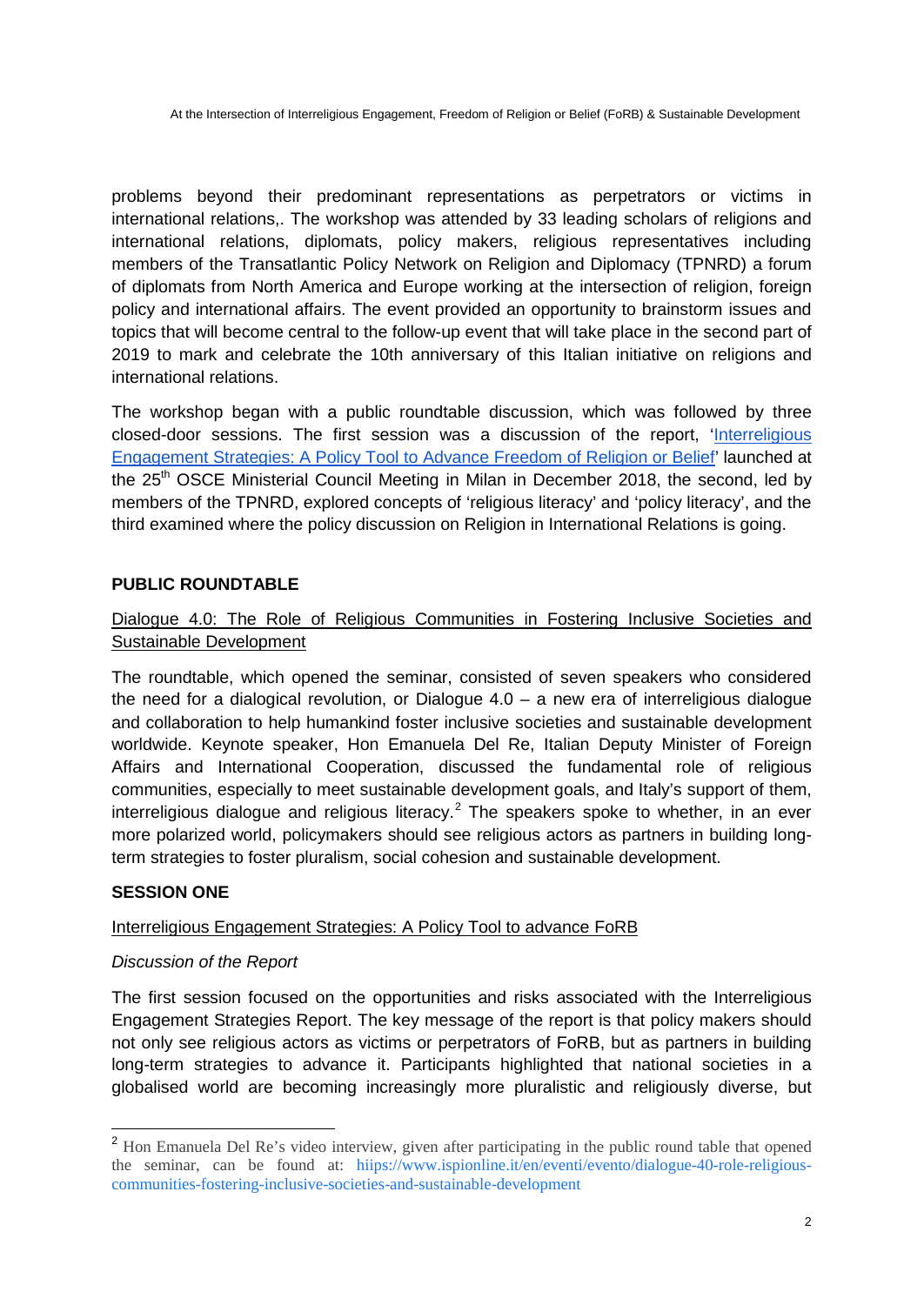where there is ignorance, there is also intolerance and violence. Therefore, interreligious dialogue and collaboration are crucial policy tools which can provide opportunities for members of different religious and non-religious groups to become acquainted with one another. This helps to foster social cohesion and sustainable peace. It was also noted how in the past, development initiatives were carried out on people's behalf rather than seeing and treating them as agents of their own change. Similarly, the approach to FoRB should not just be carried out for people or assume that religious actors are in need of being rescued. Rather, religious actors should be seen as agents of FoRB-promotion who are especially well placed to recognize and offer solutions to their own problems, as well as to create networks, connections and preventative initiatives that can avert issues.

Participants, although largely in support of interreligious engagement strategies, stressed a number of associated risks. Interreligious dialogue has tended to focus on the theological sphere and was regarded as outside of state interest and competence. This independence provided religious actors with a degree of autonomy of initiative and discussion *vis-a-vis* state authorities. However, with the state's renewed interest in the role of religion within state affairs, this prior autonomy could be encroached upon by state actors. It was also noted that religious actors might have a non-secular interpretation of FoRB. This interpretation runs the risk of weakening the protective function that FoRB as a legal right has for dissidents, minorities and members of controversial religions. Moreover, there is a risk of undertaking a 'good-will, peace and love' approach to erase all differences. Participants recognized the importance of not claiming that all religions believe the same thing and have no differences. This is untrue and counterproductive. Differences must be addressed and embraced to achieve tolerant and inclusive societies.

### **SESSION TWO**

### Enhancing Policy Discussions around Religion and Diplomacy

### *A dialogue with the Transatlantic Policy Network on Religion and Diplomacy (TPNRD)*

The TPNRD, founded in 2015, enhances communication, coordination, and collaboration between diplomats and policy officials in Europe and North America who work at the intersection of religion and foreign policy. Throughout the session participants discussed the similarities and differences across the transatlantic community in the approach to religion and diplomacy, as well as risks and opportunities associated with religious literacy for policymakers and policy literacy for religious actors.

Participants acknowledged that the attitudes and approaches towards religion and diplomacy vary between Europe and the United States due to transatlantic differences. The United States sees the separation of church and state as a way to protect religion, whereas in Europe, the separation of church and state is about protecting society and the government from religion. Additionally, participants highlighted that political actors in the United States often heavily embed religious discourse into their campaigns to acknowledge the status and importance of religion in civil society. This is not the case for Europe. The European political system has been forged on the idea that religion creates tension and conflict, and therefore, public expression of religion is regarded with suspicion.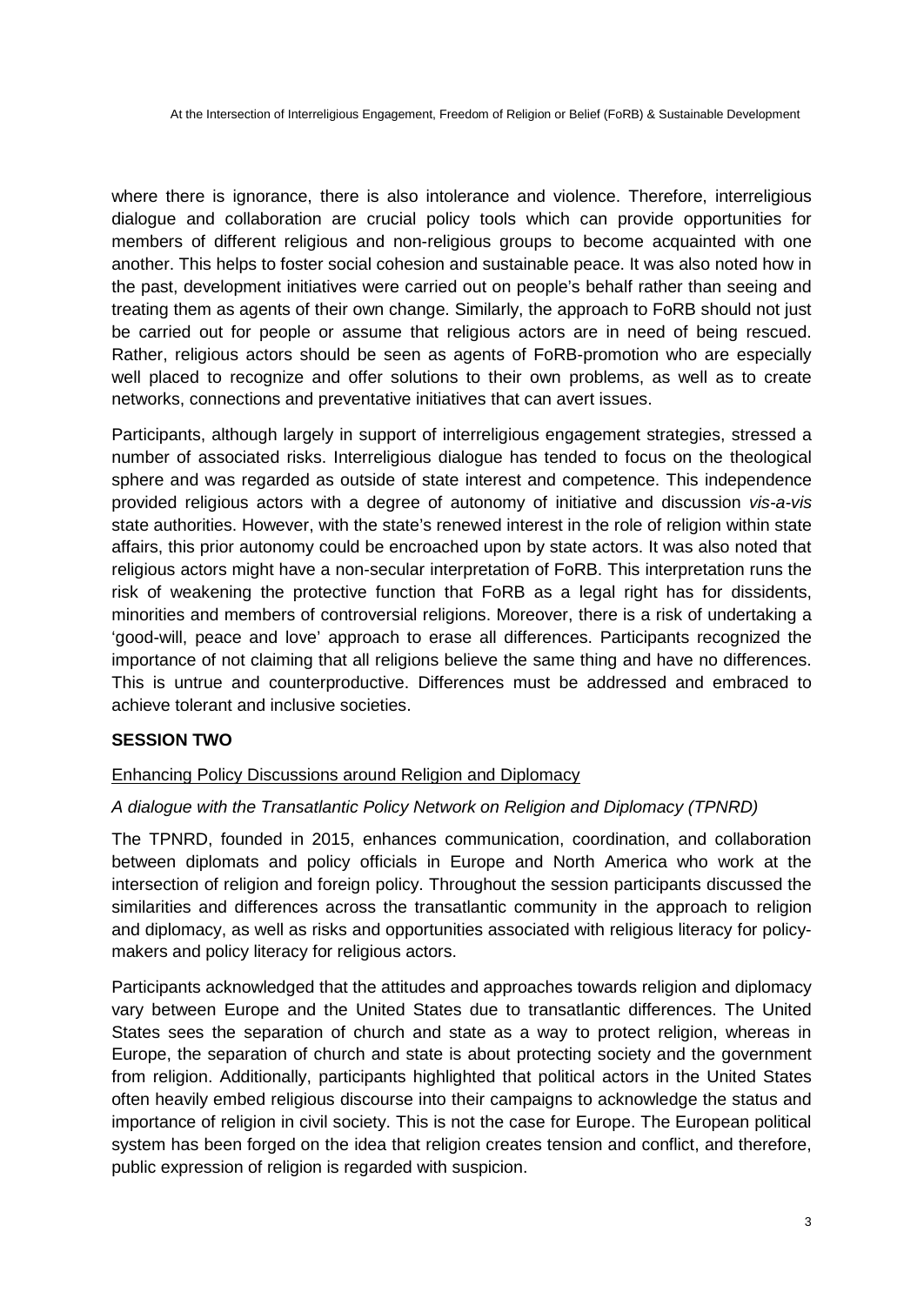The magnitude of 9/11 forced governmental and non-governmental agencies both in Europe and the United States to consider the role of religion in international affairs. Participants highlighted the growing recognition by governments that religion does indeed matter on a local, national and international scale. However *what* religion means and *how* it matters remains largely unanswered. It was noted that across Europe and the United States religion is commonly viewed as a source of conflict. Contrasting this, the approach of the TPNRD is to think of religion in a more substantial way – what it means for people and the different ways it is practiced and expressed – not only as a threat or as a means for instrumentalization.

The concepts of religious and policy literacy were heavily discussed by participants. It was noted that religious literacy reaches beyond the substantive aspects of religion, such as the five pillars of Islam or the essence of the Torah, to questions encompassing more nuanced aspects, such as who decides what is taught, and what happens when one encounters different teachings. This led to a general consensus that religious literacy is not just concerned with knowledge of doctrine or religious texts, but also contextual knowledge of religious demographics, behaviours and attitudes in a given region, as well as the history of religious interactions. Religious literacy would ideally involve knowing the right kinds of questions to ask in specific contexts in a similar way as having awareness of the economic, political, and cultural landscapes of a region. These critical questions are helpful within broader policy contexts, as they aid policy makers with making sense of a wide range of issues.

Participants stressed the need to focus on the functional aspects of religion. This could mean emulating practices undertaken by the TPNRD, such as engaging with religious actors on subjects of mutual interests, working towards progress through concrete action, rather than focussing on the theological road. This approach would allow governmental and nongovernmental agencies to address controversial issues and sometimes work with controversial groups. Some participants did express concern for politicians and policy makers being overwhelmed with religious literacy information and the need to make decisions based on evidence, since policy makers are often under immense pressure and time constraints which can make this difficult. However, when done effectively and with select partners, religious literacy can provide policy makers with an appropriate reality check to concretely inform their decisions.

Panellists discussed how to best enhance the relationship between policy makers and researchers. As religion is still largely regarded as a source of conflict, bypassing bureaucratic hurdles and securing a space to administer discussions around religion and policy making is challenging. Therefore, panellists highlighted the need to communicate with foreign policy departments and civil services that it is in their best interest to consider religious dynamics and engage with religious actors when appropriate. This would be useful because religion is heavily embedded in the social fabric of many societies and religious actors can provide a useful gateway to understanding and working with communities. This is where the role of academics would prove beneficial. Academics should also be encouraged to engage with governments on matters of religion and not lose sight of the fact that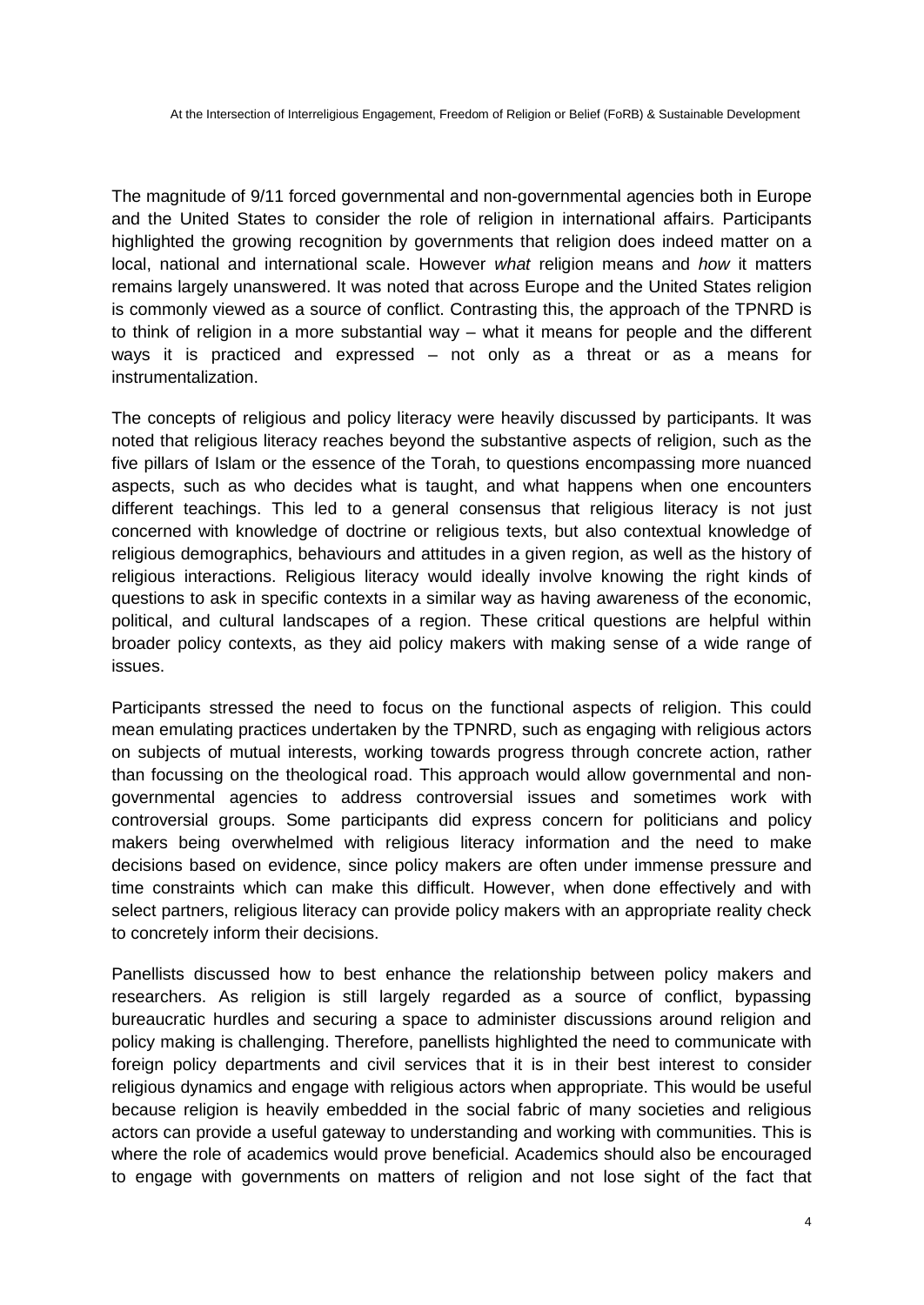governments are made up of individuals who are in need of support, guidance and cooperation.

#### **SESSION THREE**

#### The Future Trajectory of Policy Discussion on Religion and International Relations

In the final session, participants explored policy discussions around religion and international relations and where challenges and opportunities might arise. Some speakers pointed to recent progress such as the 2016 Marrakech Declaration. This broke new ground by bringing together a large number of ministers, religious scholars and academics from various Islamic backgrounds and schools of thought to advocate the rights of religious minorities in predominantly Muslim lands using Islamic teachings and references.

However, worrying trends concerning religion and international relations, which are becoming increasingly more problematic, were also highlighted. The issues of growing religious persecution and growing religious nationalism were both identified as globally occurring macro trends. Participants drew attention to the religious persecution of the Ahmadis in Pakistan, the Rohingya in Myanmar, and Islamophobia and Anti-Semitism in Europe and the United States as prime examples of this phenomenon. Moreover, countries such as India, Turkey and some Catholic majority countries were indicated as cases with rising religious nationalism. Participants suggested that policy makers look for ways to encourage religious voices that are not of the nationalist, populist, or exclusivist variety in order to counteract this trend.

There are several challenges facing the policy discussion on religion and international relations, such as the role of media outlets in contributing to a fear and loathing of religion in society. The consistent, biased coverage of controversial issues with a religious element, coupled with the spread of false news regarding religion, exacerbates existing misconceptions about religion. In turn, this harms the progress of policy discussion by fuelling the idea that religion is a source of conflict and religious actors cannot be partnered with. In addition, speakers expressed particular concern for mounting Islamophobia and Anti-Semitism in civil society and amongst politicians in Europe and the United States, potentially jeopardising the relationship and trust between policy makers and religious actors.

The case of China was presented to spotlight the fluctuating relationship between religion, government and policy. Religion is not spoken of extensively in Chinese society, but religion is often referenced by Chinese politicians in political discourse. Unable to completely eradicate religion from society, Chinese politicians have instead adopted a carrot and stick approach. It was pointed out that high restrictions were placed upon religion under the leadership of Mao; whereas under his successor, Den Xiaoping, there was much more freedom. Current leader Xi Jinping has taken a more stringent approach towards religion. It was pointed out that the reason for this approach is to be found in the books used in the Communist Party Schools and studied by the current Chinese politicians. The books argue that religion, such as Catholicism in Poland and Islam in Afghanistan, caused the downfall of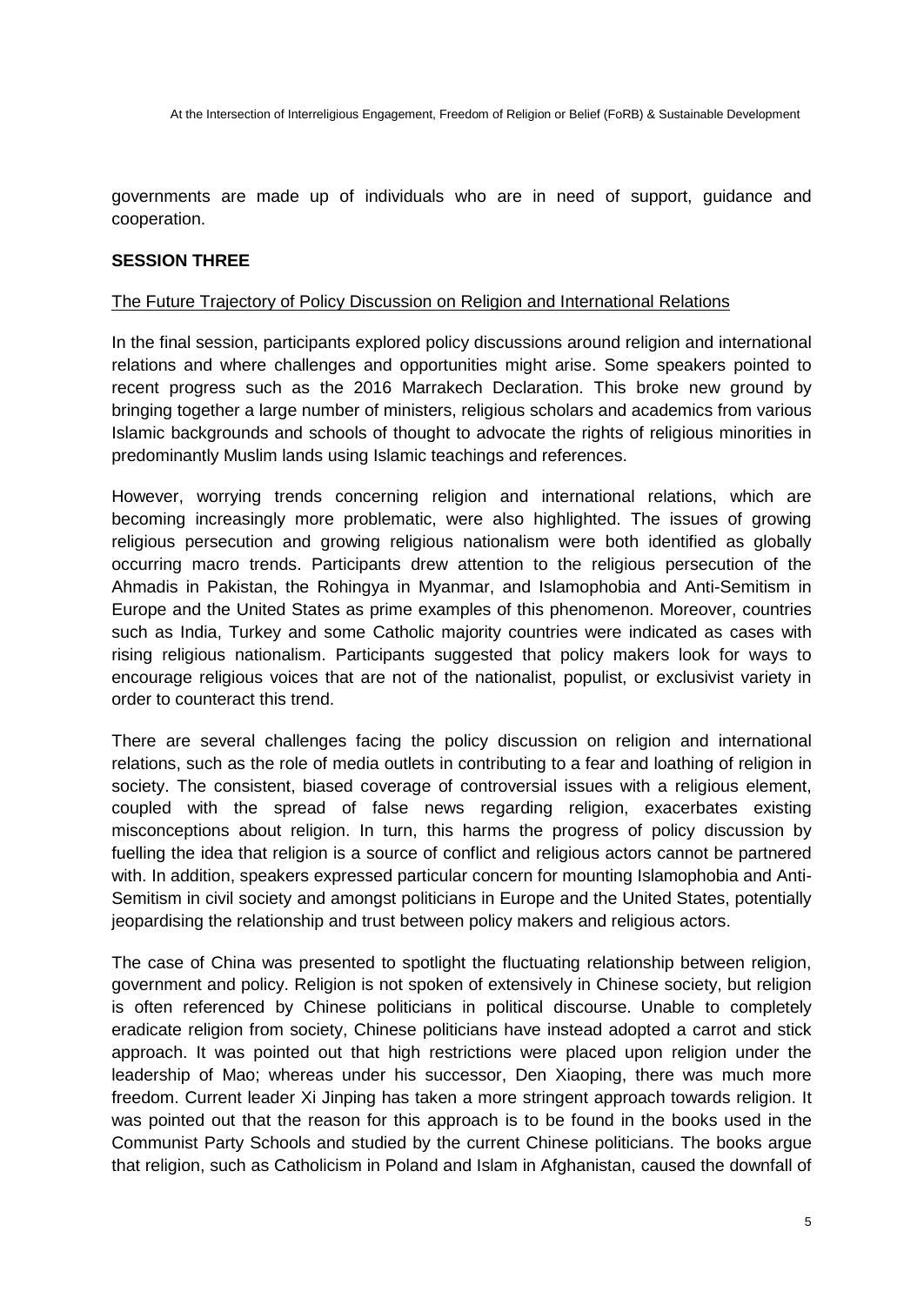the Soviet Union. Therefore, to preserve the regime's stability, religion must be prevented from flourishing unchecked throughout society. This example highlighted the need to avoid projecting a 'western' understanding and reading of religion and its political influence in different contexts. Attitudes toward policy discussions concerning religion fluctuate significantly throughout time and policy discussions are influenced by the understanding and interpretations of the historical role of religion, as exemplified by the different approaches of Chinese politicians. This factor must be taken into account when considering how to best develop policy discussions around religions in international relations.

Participants offered suggestions for how to advance policy discussions around religions in international relations. The principle of human dignity, shared by all the great worldwide religious and philosophical traditions, was posed as a useful concept for the progression of policy discussions on religion. It could be particularly beneficial to the different actors concerned with the foundations of human rights, serving as a tool to re-energise and depoliticise the human rights agenda. Human dignity is useful in legislation, constitution building, jurisprudence, interfaith dialogue, and education. Participants emphasised the need for more research in understanding the link between religion and international relations, stressing the role academics must play in initiating discussions. Leading from this, the importance of compulsory training for foreign ministry officials and policy makers in religious literacy was also raised.

Through the enhancement of policy discussions around religion and international relations, speakers identified a range of opportunities for achieving common goals. It was noted that religion and human rights can be complementary rather than oppositional forces and in fact religious actors help to uphold human rights when under attack. Religion can provide a means of forgiveness and reconciliation, which is beneficial to peacebuilding initiatives within and between different religious groups. Participants called for a continued effort to enhance dialogue and communication between policy makers and religious actors and, even more crucially, to increase practical collaborations. The more positive encounters that exist between different groups, the more opportunities there are to achieve common goals.

### **Key Takeaways**

- Interreligious dialogue and collaboration are crucial policy tools that help to foster social cohesion and sustainable peace.
- Religious actors should be seen as agents of FoRB-promotion, well placed to offer solutions to their own problems, as well as to create networks and preventative initiatives that can avert issues.
- Interreligious engagement strategies require more thought around how to best deal with the risks and dilemmas emerging from this new development that sees interreligious dialogue and collaboration becoming a matter of interest to the secular authorities of states and international organisations.
- Religious literacy is not just concerned with knowledge of doctrine or religious texts, but also concrete and contextual knowledge of religious landscapes, demographics, histories and attitudes.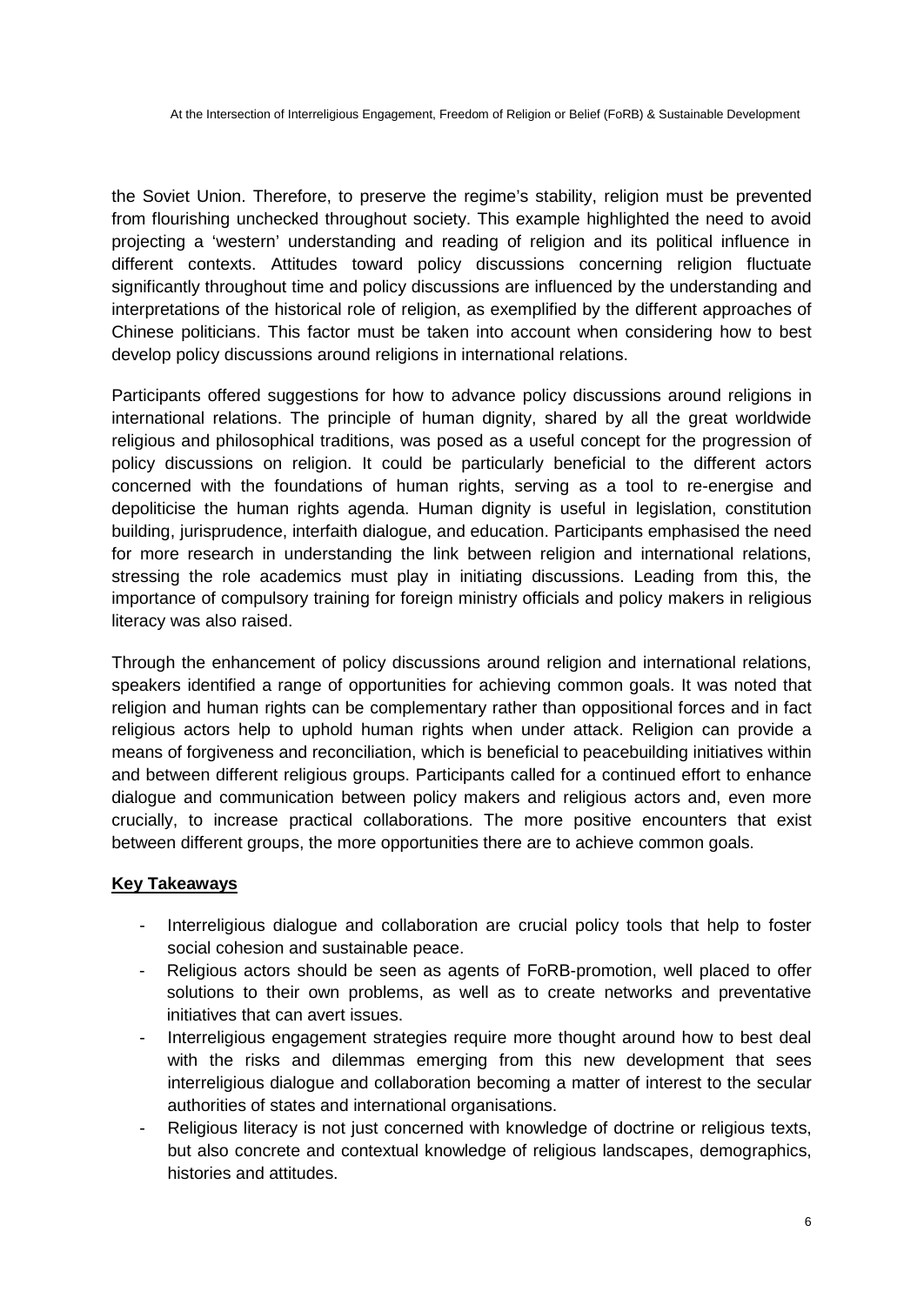At the Intersection of Interreligious Engagement, Freedom of Religion or Belief (FoRB) & Sustainable Development

- Religious literacy for diplomats needs to be functional and action-oriented since policy makers are often under immense pressure and time constraints which complicates their ability to integrate complex religious literacy content into their decision-making process.
- A future challenge facing the policy discussion on religion and international relations relates to the role of media in contributing to a fear and loathing of religion in society.
- Research on the influence of religion in international affairs must avoid projecting 'western' understanding and the reading of religion and its political influence in different contexts, as the case of the current Chinese leadership's understanding exemplifies.
- The religious and secular principle of human dignity has the potential to help different actors think about the foundations of human rights and serve as a tool to re-energise and depoliticise the human rights agenda.
- More research and engagement with academics is required to understand the link between religion and international relations.
- The more positive encounters between religious and non-religious groups, the more opportunities there are to achieve common goals.

### **Participants**

**Kristina ARRIAGA**, President, Oxford Society for Law and Religion & Vice-Chair of USCIRF– US/UK

**James ALEXANDER**, Policy Advisor, Office of Religion and Global Affairs, Department of State – USA

**Mustafa Cenap AYDIN**, Director, Tevere Institute – Italy

**Armando BARUCCO**, Head of Policy Planning, Ministry of Foreign Affairs – Italy

**Judd BIRDSALL**, Managing Director, Cambridge Institute on Religion & International Studies, Clare College, Cambridge – UK

**Francesca CADEDDU**, Researcher, John XXIII Foundation for Religious Studies – Italy

Roberto CATALANO, Co-Director, Office for Interreligious Dialogue, Focolare Movement -Italy

**Jocelyne CESAR**I, President, European Academy of Religion – Italy

**Fadi DAOU**, Chairperson & CEO, Adyan Foundation – Lebanon

**Michael D. DRIESSEN**, Associate Professor, John Cabot University – Italy

**Marta DIONISIO**, Policy Planning Unit, Ministry of Foreign Affairs – Italy

**Gideon ELAZAR,** Anthropologist, Bar-Ilan University – Israel

**Sonya ELMER DETTELBACHER**, Programme Manager "Religion, Politics, Conflict", DFA Federal Department Of Foreign Affairs – Switzerland

**Mohamed ELSANOUSI**, Executive Director, Network for Religious and Traditional Peacemakers – Finland

**Pasquale FERRARA**, Italian Ambassador to Algeria